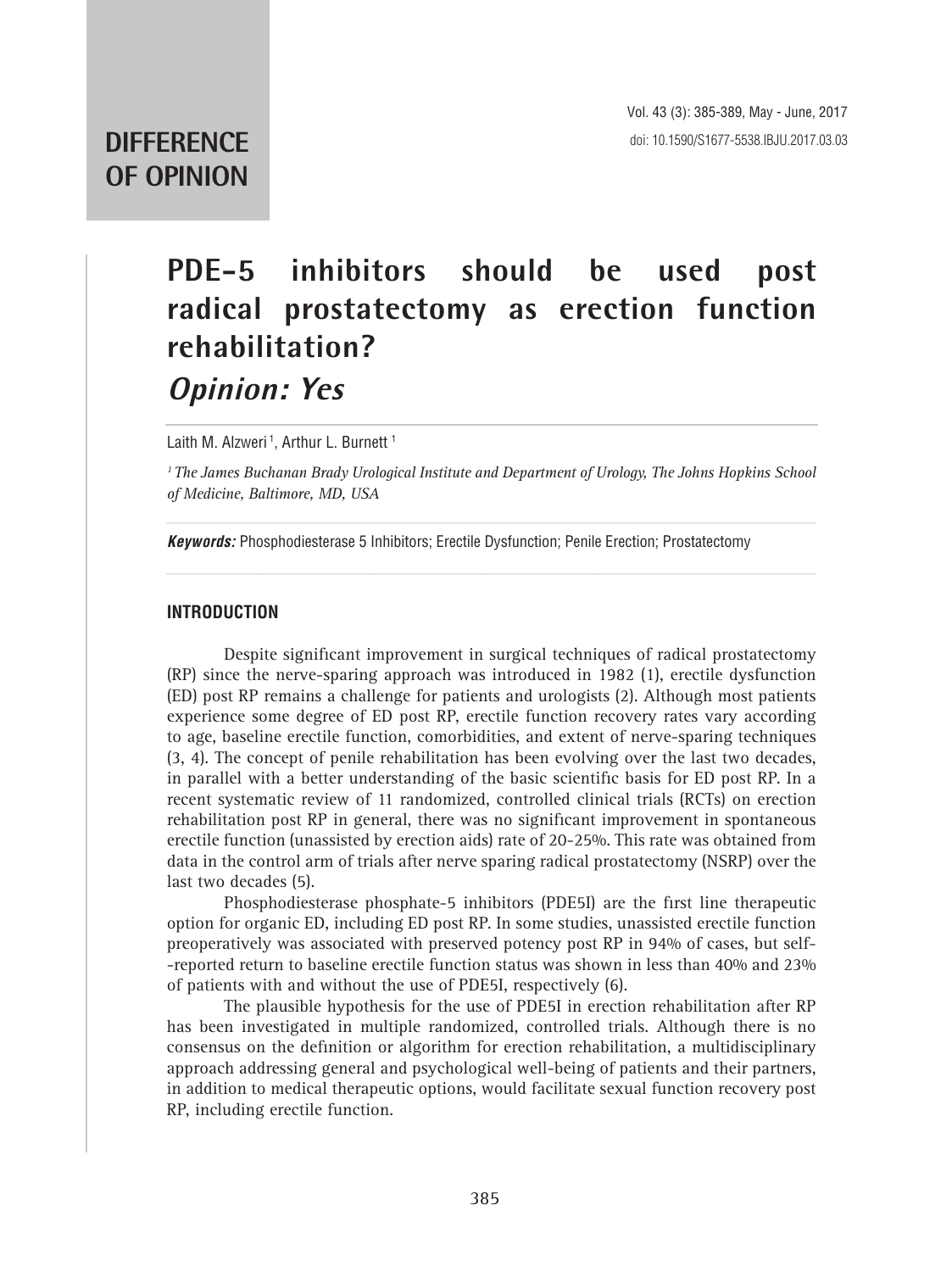#### **ED post RP**

ED post RP is mainly due to surgical trauma resulting in neurapraxia and/or injury of the cavernous nerve, which triggers a penile remodeling process. This process includes endothelial dysfunction and ischemic changes in the penile tissue with fibrosis of cavernosal smooth muscle. Different surgical approaches have been described to mitigate the risk of cavernous nerve injury (7).

#### **Definition of Erection Rehabilitation**

Erection rehabilitation was introduced more than a decade ago, in response to an increasing understanding of the anatomical, pathophysiological and biochemical basis of ED post RP. It involves the use of any intervention or combination of interventions (i.e., medications and devices) with the goal of restoring erectile function to pretreatment levels, according to the fourth International Consultation of Sexual Medicine (ICSM 2015) (8).

#### **Evidence supporting PDE5I in ED post RP**

PDE5I operate via a well-established mechanism of action for eliciting an improved erection response, through potentiating the NO-mediated relaxation of cavernosal smooth muscle by inhibiting the degradation of its downstream effector cyclic GMP (9). This mechanism of action pertains mainly to its therapeutic use in ED.

Evidence from animal models of cavernous nerve injury resembling the effects of ED post RP has supported the potential positive effect of PDE5I on erectile function recovery. PDE5I help alleviate penile remodeling in terms of promoting cavernous nerve regeneration, reducing inflammation and fibrosis of erectile tissues (10,11).

### **Erection Rehabilitation RCTs**

Multiple RCTs have attempted to study the use of PDE5I for erection rehabilitation post RP. Erectile function recovery in most RCTs was defined by (IIEF-Erectile function (EF) >21 or >22, and Sexual Encounter Profile question 3 [SEP3, successful intercourse rate]). The described "PDE5I-assissted erectile function recovery" during treatment period of the study, reflects ED post NSRP responsiveness to treatment with PDE5I.Erectile function recovery is reflected more accurately ,when IIEF-EF and SEP3 scores are reported based on spontaneous erections during the drug free washout period.

The first study which spearheaded this approach was done by Padma-Nathan et al. (12) in 2008: a randomized, double-blind and placebo-controlled trial for men with normal preoperative erectile function (combined score >7 in response to questions 3 and 4 of the International Index of Erectile Function questionnaire [IIEF]) treated with open NSRP. Nightly sildenafil administration for 36 weeks after surgery significantly increased the frequency of PDE5I-assissted erectile function  $(P=0.0156)$ , with higher mean scores in response to questions 3 and 4 of the IIEF questionnaire. Four weeks after surgery all 125 men were randomized to double-blind sildenafil (50-100mg) or placebo nightly for 36 weeks, followed by a drug-free washout period for 8 weeks prior to erectile function assessment. Enrollment was stopped prematurely and only 76 men completed the trial, due to a suggested lack of treatment effect at an interim blinded analysis. In a post-termination analysis using Fisher exact test of men who completed the trial, spontaneous erectile function was reported by 27% and 4% of men who received sildenafil (50-100mg) and placebo, respectively. A longer duration of nocturnal erections was also reported in men who responded to sildenafil than non-responders (12).

In two double-blind RCTs [REINVENT (13) and REACTT (14)] Montorsi et al. assessed the effect of PDE5Is nightly versus on-demand on erection rehabilitation post NSRP. REINVENT (Recovery of Erections: Intervention with Vardenafil Early Nightly Therapy) in 2008 assessed the effect of nightly vardenafil (5 or 10mg) versus on-demand (5mg, 10mg or 20mg) taken beginning 4 weeks after NSRP and for 9 months, followed by a 2-month washout period. There was no significant improvement in terms of erectile function recovery (IIEF-EF >21, and [SEP3, successful intercourse rate]) after the washout period. On the other hand, there was a significant improvement of IIEF-EF scores in the on-demand users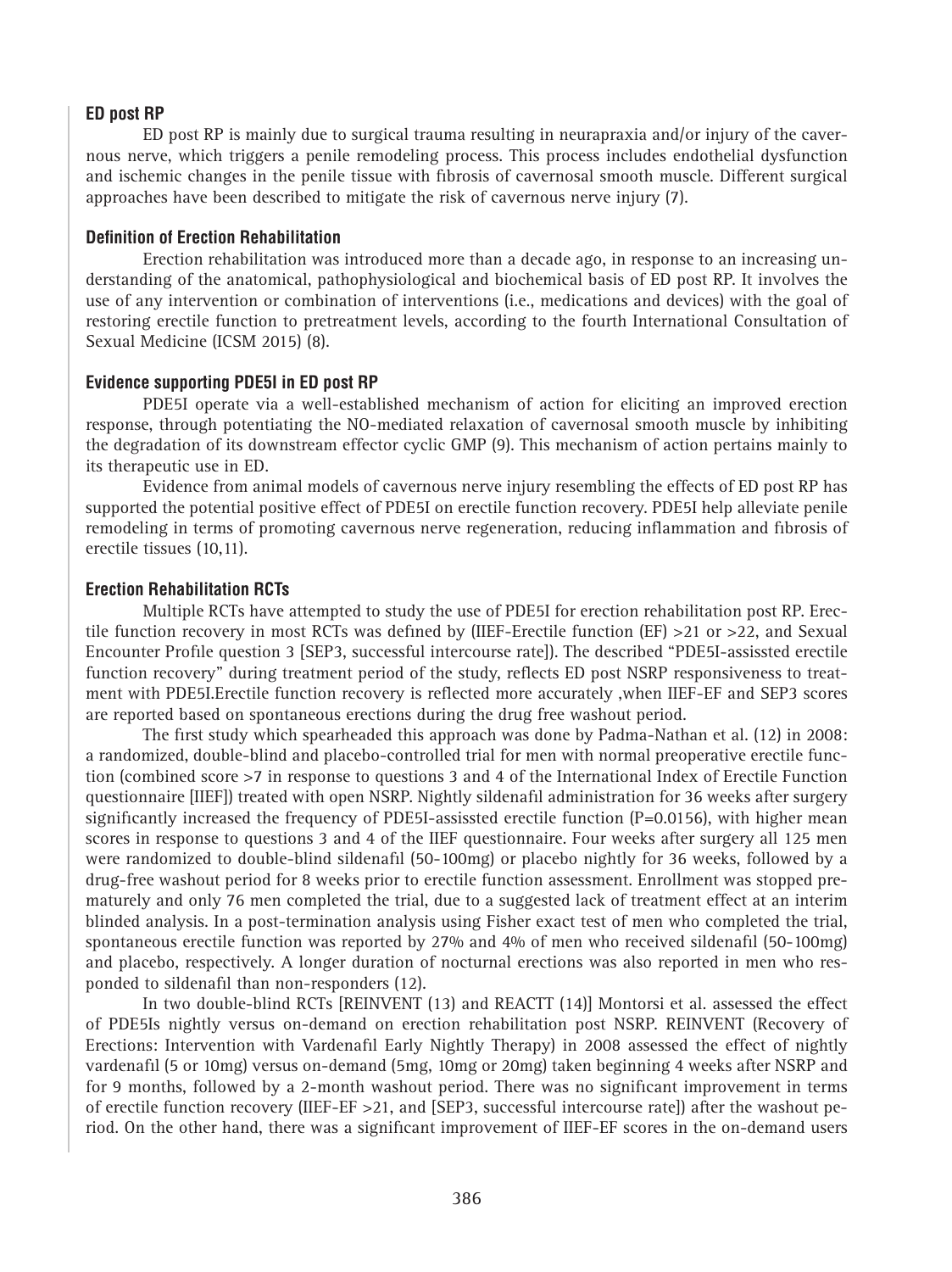of vardenafil when compared with the placebo group (P=0.0001), 48.2% and 24.8%, respectively. SEP3 scores also improved significantly in on-demand users, when compared with nightly dosing or placebo. On-demand dosing of PDE5I is effective treatment in potentiating assisted erections post RP, with no clear positive effect on erection rehabilitation in the same setting (13).

In a large RCT (REACTT), Montorsi et al. (14) in 2014 assessed the effect of daily tadalafil (5mg ) versus on-demand (20mg) on erection rehabilitation taken beginning 4 weeks after NSRP and taken for 9 months, followed by a 6 week washout period, and subsequent 3 months open-label treatment with tadalafil 5mg once daily. Men with low and intermediate-risk prostate cancer, with good baseline erectile function preoperatively (IIEF-EF >22), and no medical conditions associated with ED underwent NSRP. ED was defined as [(patient-reported Residual Erection Function score ≤3: "penis is hard enough for penetration but not completely hard")]. Outcomes measured were the rate of IIEF-EF score of >22, SEP3 score and stretched penile length.

The rate of achieving IIEF-EF score >22 was significantly higher (P=0.016) in the once-daily tadalafil (5mg) group, when compared to placebo (25.2% versus 14.2%) during the 9 months' treatment period. There was no statistical significant difference between different groups in achieving IIEF-EF >22 after the washout period and open-label treatment. In a recent analysis, Mulhall et al (15) confirmed that changing the definition for erectile function recovery from IIEF-EF score ≥22 to the more strict definition of "returning back-to-baseline IIEF-EF" had no major impact. Tadalafil (5mg) used once-daily had no effect on erectile function recovery post NSRP, but it improved PDE5I-assisted erectile function after 9 months (15).

Although the change in stretched penile length was significantly less (P=0.032) in the on-demand group when compared to placebo, the difference of penile length loss was only 4.1mm. The suggested potential protective effect of early once-daily tadalafil (5mg) on cavernosal tissues after NSRP and prevention of penile length loss, was echoed in a 2015 analysis of the on-demand tadalafil use by Brock et al. (16).

A post open-label period analysis of the (REACTT) data (14) showed a significantly higher positive SEP3 response rate in the once-daily tadalafil (5mg) group than the placebo group during the double blinded treatment period (55.3% versus 37.8%, P=0.010). It was not significant when compared with the on-demand tadalafil (20mg) group. In a further analysis of the (REACTT) data (14) performed by Moncada et al. (17) in 2015, during the 9 months double-blind treatment , a statistically significant shorter time to PDE5I-assisted erectile function was associated with the once daily tadalafil (5.8 months = 0.03), and on-demand groups (9 months = 0.01), when compared to placebo (9.3 months).

Predictors for erectile function recovery post NSRP were investigated in a recent analysis of the (REACTT) (18). IIEF related predictors included: high preoperative sexual desire, satisfaction with sexual performance and confidence. Pertinently, once-daily tadalafil (5mg) was among the additional non-IIEF related predictors, including use of robotic surgery versus other approaches and quality of nerve sparing (18).

#### **Evidence synthesis**

Although there is a rationale supporting erection rehabilitation post RP based on an increasing understanding of the postoperative changes in the physiology of erection and anatomical structures of the penis, there is no consensus to establish an algorithm for management of erection rehabilitation.

A clear distinction should be made between two endpoints, the recovery of erectile function post RP in terms of a patient's ability to obtain an unassisted erection, and response to PDE5I treatment when used for organic ED post RP to obtain PDE5I-assisted erections. Erectile function recovery in most RCTs was based on self-reported functional parameters(IIEF-EF and SEP3 ),which reflects ED post NSRP responsiveness to PDE5I during treatment period of the study. Erectile function recovery is reflected more accurately, when IIEF-EF and SEP3 scores are reported based on spontaneous erections during the drug free washout period.

Evidence from animal models of cavernous nerve injury resembling the effects of ED post RP has supported the potential positive effect of PDE5I on erectile function recovery. PDE5I help alleviate penile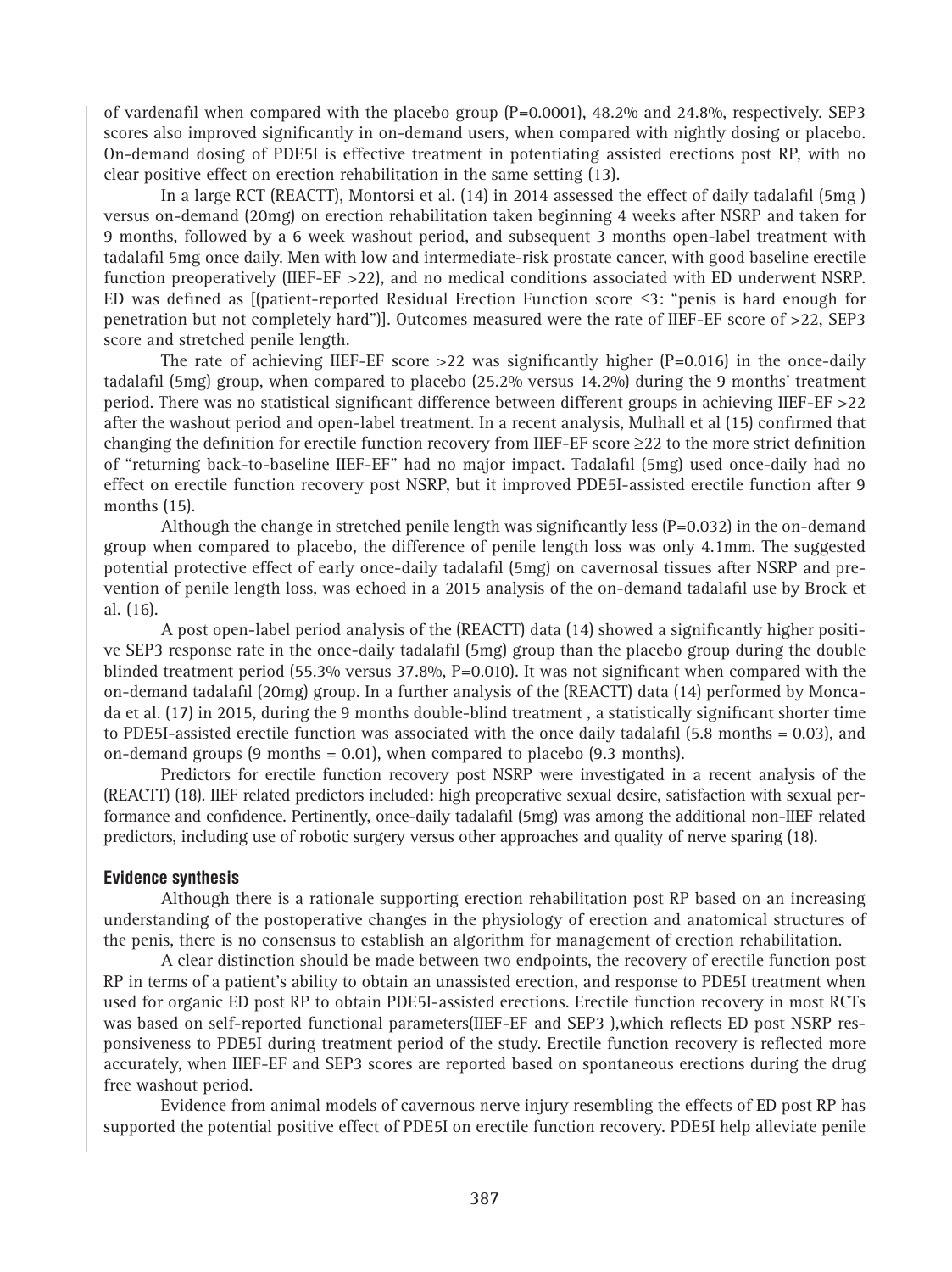remodeling in terms of promoting cavernous nerve regeneration and reducing inflammation and fibrosis of erectile tissues (10, 11). Nevertheless, multiple RCTs (12-14) did not show clear evidence of a sustained positive effect on spontaneous erectile function after using PDE5I for erection rehabilitation. The use of PDE5I whether on-demand or daily, was not shown to enhance patients' ability to obtain an unassisted erection (i.e. erectile function recovery), at a statistically significant level after the washout period. There is also a potentially significant added health care cost with the daily use of PDE5I. Although tadalafil use was associated with a statistically significant effect in preserving stretched penile length after NSRP in two analyses, the difference in length was only 4.1mm (15, 16). It is unclear whether this improvement is clinically relevant.

## **CONCLUSIONS**

Our recent literature review supports the use of an on-demand approach of PDE5I to treat ED post NSRP by facilitating PDE5I-assisted erections. Despite evidence of positive effects of PDE5I on erectile tissue after cavernous nerve injury from animal models, in addition to penile length preserving effect in humans, there is no clear evidence to support a sustained positive effect of PDE5I use as erection rehabilitation post NSRP, in terms of a patients' ability to obtain unassisted erections. It is possible that in the foreseeable future and with advancement at the basic science level, a better understanding would culminate in a rigorous and evidence based approach for erection rehabilitation post RP.

# **REFERENCES**

- 1. Walsh PC, Donker PJ. Impotence Following Radical Prostatectomy: Insight into Etiology and Prevention. J Urol. 2017;197(2S):S165-S170.
- 2. Mulhall JP, Bivalacqua TJ, Becher EF. Standard operating procedure for the preservation of erectile function outcomes after radical prostatectomy. J Sex Med. 2013;10:195-203.
- 3. Tal R, Alphs HH, Krebs P, Nelson CJ, Mulhall JP. Erectile function recovery rate after radical prostatectomy: a metaanalysis. J Sex Med. 2009;6:2538-46.
- 4. Ficarra V, Novara G, Ahlering TE, Costello A, Eastham JA, Graefen M, et al. Systematic review and meta-analysis of studies reporting potency rates after robot-assisted radical prostatectomy. Eur Urol. 2012;62:418-30.
- 5. Schauer I, Keller E, Müller A, Madersbacher S. Have rates of erectile dysfunction improved within the past 17 years after radical prostatectomy? A systematic analysis of the control arms of prospective randomized trials on penile rehabilitation. Andrology. 2015;3:661-5.
- 6. Sopko NA, Burnett AL. Erection rehabilitation following prostatectomy—current strategies and future directions. Nat Rev Urol. 2016;13:216-25.
- 7. Salonia A, Burnett AL, Graefen M, Hatzimouratidis K, Montorsi F, Mulhall JP, et al. Prevention and management of postprostatectomy sexual dysfunctions part 2: recovery and preservation of erectile function, sexual desire, and orgasmic function. Eur Urol. 2012;62:273-86.
- 8. Salonia A, Adaikan G, Buvat J, Carrier S, El-Meliegy A, Hatzimouratidis K, et al. Sexual Rehabilitation After Treatment For Prostate Cancer-Part 2: Recommendations From the Fourth International Consultation for Sexual Medicine (ICSM 2015). J Sex Med. 2017;14:297-315.
- 9. Carson CC, Lue TF. Phosphodiesterase type 5 inhibitors for erectile dysfunction. BJU Int. 2005;96:257-80.
- 10. Sirad F, Hlaing S, Kovanecz I, Artaza JN, Garcia LA, Rajfer J, et al. Sildenafil promotes smooth muscle preservation and ameliorates fibrosis through modulation of extracellular matrix and tissue growth factor gene expression after bilateral cavernosal nerve resection in the rat. J Sex Med. 2011;8:1048-60.
- 11. Martínez-Salamanca JI, Zurita M, Costa C, Martínez-Salamanca E, Fernández A, Castela A, et al. Dual Strategy With Oral Phosphodiesterase Type 5 Inhibition and Intracavernosal Implantation of Mesenchymal Stem Cells Is Superior to Individual Approaches in the Recovery of Erectile and Cavernosal Functions After Cavernous Nerve Injury in Rats. J Sex Med. 2016;13:1-11.
- 12. Padma-Nathan H, McCullough AR, Levine LA, Lipshultz LI, Siegel R, Montorsi F, et al. Randomized, double-blind, placebo-controlled study of postoperative nightly sildenafil citrate for the prevention of erectile dysfunction after bilateral nerve-sparing radical prostatectomy. Int J Impot Res. 2008;20:479-86.
- 13. Montorsi F, Brock G, Lee J, Shapiro J, Van Poppel H, Graefen M, et al. Effect of nightly versus on-demand vardenafil on recovery of erectile function in men following bilateral nerve-sparing radical prostatectomy. Eur Urol. 2008;54:924-31.
- 14. Montorsi F, Brock G, Stolzenburg JU, Mulhall J, Moncada I, Patel HR, et al. Effects of tadalafil treatment on erectile function recovery following bilateral nerve-sparing radical prostatectomy: a randomised placebo-controlled study (REACTT). Eur Urol. 2014;65:587-96.